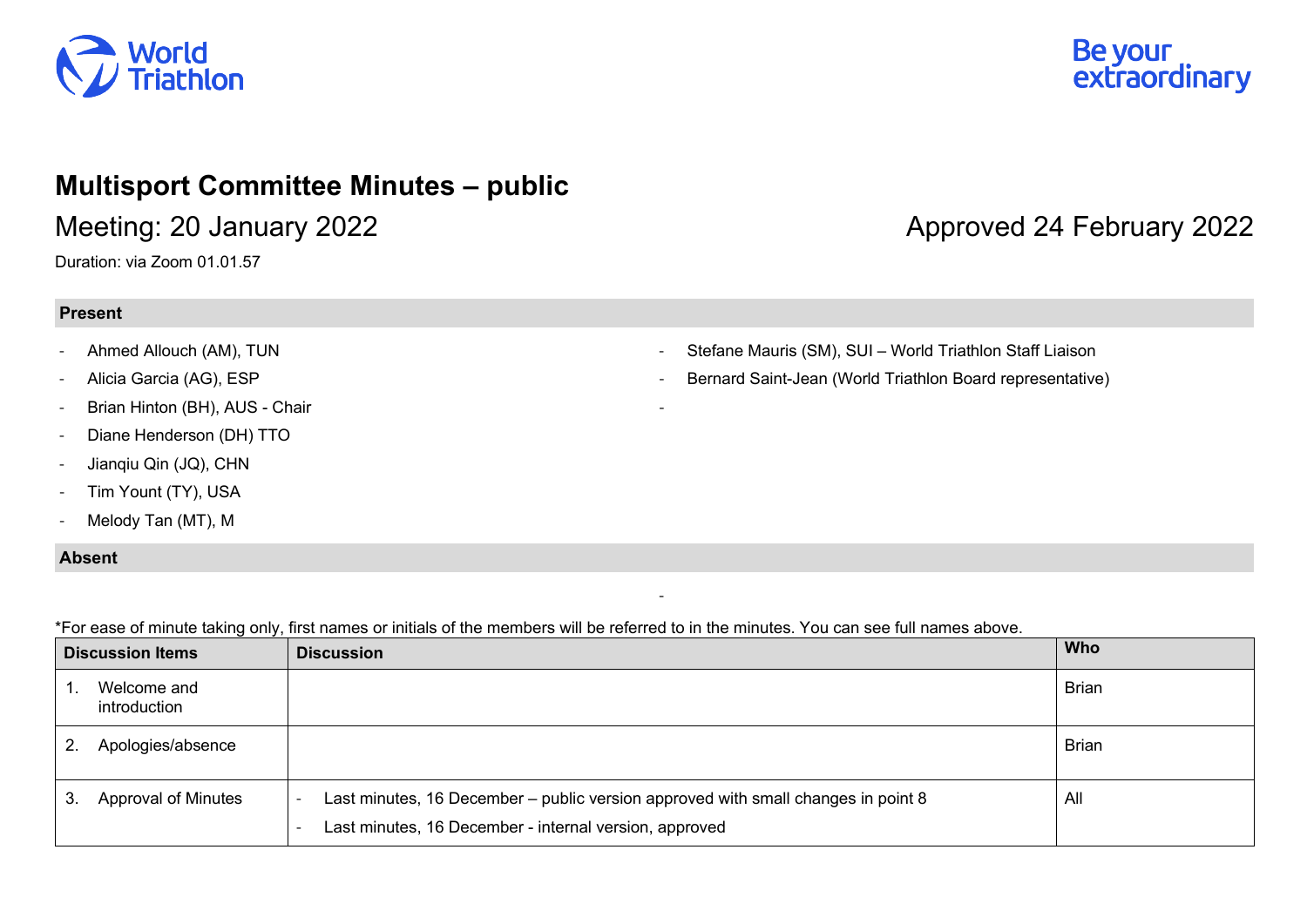



| 4. | Discussion around the<br>review of MS Committee<br>operation | 1. Review of MS Committee Operations                                                                                                                                                                                                                                                                                                                                                                                                                                 | All |
|----|--------------------------------------------------------------|----------------------------------------------------------------------------------------------------------------------------------------------------------------------------------------------------------------------------------------------------------------------------------------------------------------------------------------------------------------------------------------------------------------------------------------------------------------------|-----|
|    |                                                              | Questions and reflections about how we are currently operating as a committee was discussed.                                                                                                                                                                                                                                                                                                                                                                         |     |
|    |                                                              | Key points raised included how we can be more efficient and ways we can improve the flow of<br>information between the committee and others including confederations, national federations, race<br>directors, athletes and others who are engaged in multisport.                                                                                                                                                                                                    |     |
|    |                                                              | How can we support the NFs to grow Multisport? We need to work to enhance the communication<br>at national, regional and continental levels. One idea was to distribute examples of successful<br>multisport events that we know are being held around the globe. Also, the event organizer<br>guidelines should be constructed with events of all sizes in mind.                                                                                                    |     |
|    |                                                              | 2. Winter Triathlon Update:                                                                                                                                                                                                                                                                                                                                                                                                                                          |     |
|    |                                                              | • World Champs in Andorra - preparations are in the final stages, unfortunately the numbers of<br>athletes are low.<br>Other races -<br>• Asiago was scheduled as a Winter World Cup, but it will be also European championships;<br>Preparations are going well.<br>• The committee will work closely with organizers of Winter Triathlon Worlds and others hosting<br>these events to drive insights for the committee to learn more about areas of greatest need. |     |
|    |                                                              |                                                                                                                                                                                                                                                                                                                                                                                                                                                                      |     |
|    |                                                              |                                                                                                                                                                                                                                                                                                                                                                                                                                                                      |     |
|    |                                                              | 3. Team Relay Working Paper                                                                                                                                                                                                                                                                                                                                                                                                                                          |     |
|    |                                                              | • Work in progress                                                                                                                                                                                                                                                                                                                                                                                                                                                   |     |
|    |                                                              | 4. Progress on our data analysis – nothing since the last meeting.                                                                                                                                                                                                                                                                                                                                                                                                   |     |
|    |                                                              | 5. There is a meeting of the AG Commission/Equity, Diversity and Inclusion Commission/Multisport<br>Committee on Monday 24 <sup>th</sup> January to explore ways these groups can work together more<br>effectively. BH will report at the next meeting details about the call.                                                                                                                                                                                      |     |
|    |                                                              |                                                                                                                                                                                                                                                                                                                                                                                                                                                                      |     |